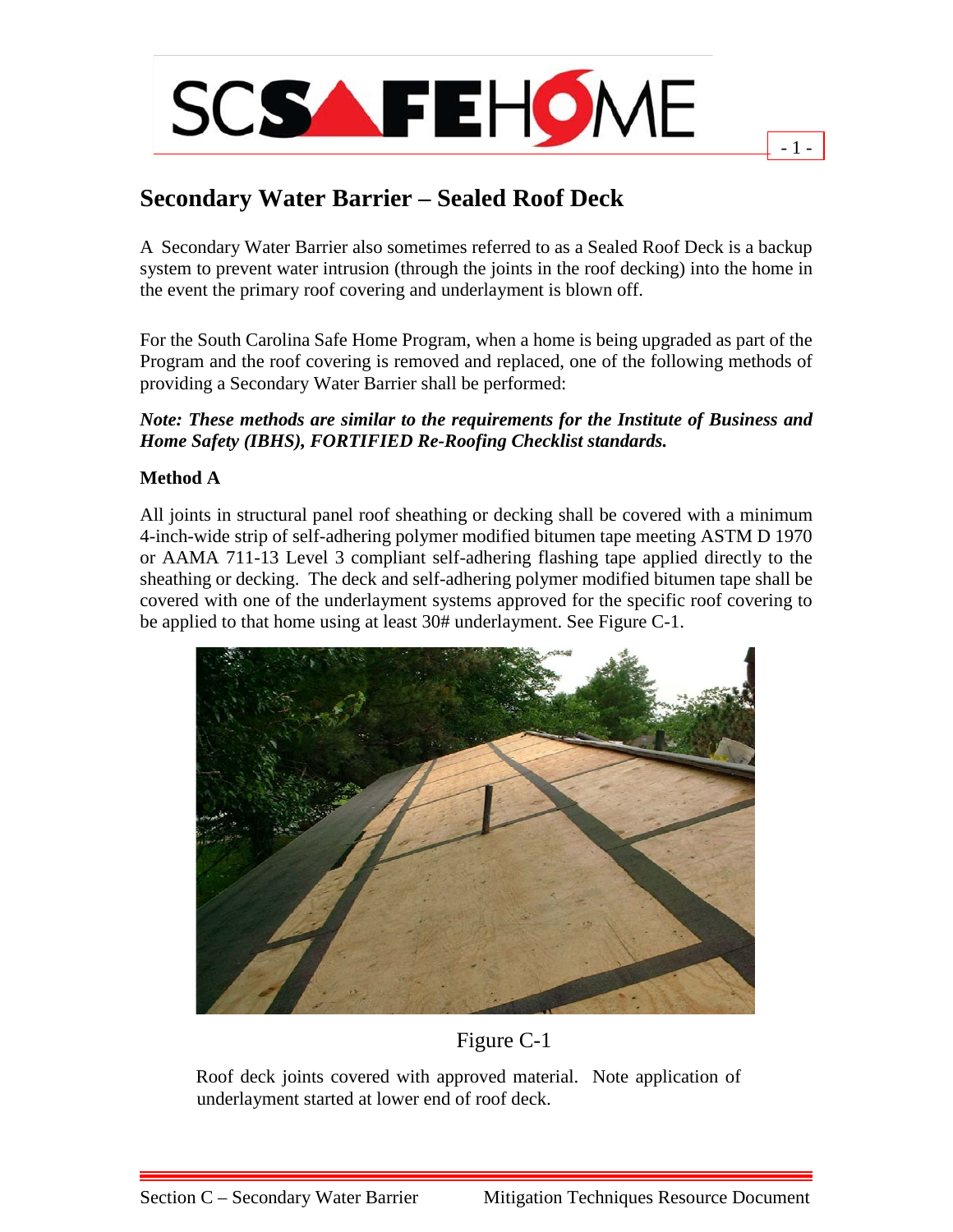

 $2 -$ 

### **Method B**

The entire roof deck shall be covered with an approved self-adhering polymer modified bitumen sheet or self-adhered underlayment meeting ASTM D 1970. These are sometimes referred to as "peel and stick" or "peel and seal" coverings. This can be used on a dimensional lumber deck as well as panel sheathing.

#### *Notes:*

- *1. Some shingle manufacturers recommend #15 roofing paper\felt between the self-adhered underlayment and the shingles as a bond break. IBHS recommends this as well.*
- *2. Some manufacturers recommend evaluating existing attic ventilation when using a complete covered roof deck in this fashion.*

*It is recommended that these items be determined to be in compliance with the manufacturer of the specific brand of roof covering material being used.*



 Figure C-2 Full Deck as a Secondary Water Barrier

#### **Method C**

An approved self-adhering underlayment installed in accordance with the manufacturer's installation instructions. No additional underlayment shall be required on top of this sheet. This can be used on a dimensional lumber deck.